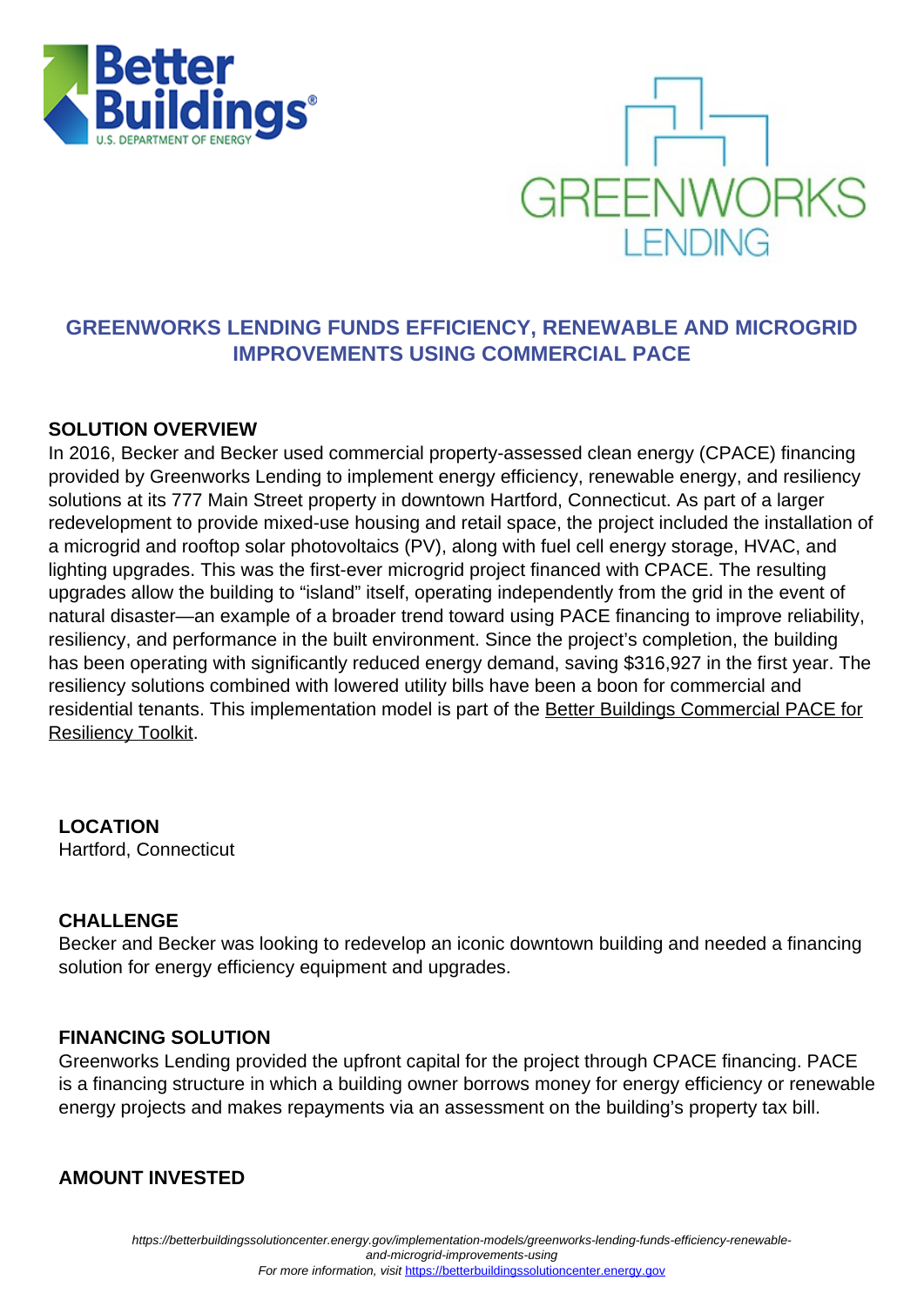\$1 million

## **PROJECT DATES**

Fall 2016 - Fall 2017

#### **PROJECT STATUS**

The renovation is fully completed

### **PROJECT PARTNERS**

Greenworks Lending (PACE lender), Becker and Becker (building owner), Connecticut Green Bank (PACE program administrator), Eversource (utility)

#### **POLICIES**

Connecticut passed [PACE-enabling legislation](http://pacenation.us/pace-in-connecticut/) in 2011, and there is one active PACE program in the state: CT CPACE. Any municipality in Connecticut may join the program and any [eligible](http://www.cpace.com/Capital-Provider) [financial institution](http://www.cpace.com/Capital-Provider) can fund PACE projects within the program. The application to become a qualified capital provider, as well as additional information about the program, can be found at [www.cpace.com](http://www.cpace.com).

In Connecticut, the savings to investment ratio (SIR) of any project financed with CPACE must be 1.0 or greater. This can make it challenging to finance resiliency projects, unless they generate significant energy savings or are bundled with energy efficiency or renewable energy projects that do. For this project, the combination of measures achieved an SIR of greater than 1.0 and therefore qualified for CPACE financing.

#### **BUILDING DESCRIPTION**

Originally built in the 1960s as the headquarters of Hartford National Bank, the 26-story 777 Main Street was renovated as a certified LEED Platinum building with 285 mixed-income apartments and commercial space on the ground floor. It occupies an enviable location in the state's capital city, which is experiencing population growth and attracting more young urban professionals.

#### **FINANCING**

Greenworks Lending provided a \$1 million capital loan to Becker and Becker that will be repaid over 20 years via a CPACE finance agreement. The overall renovation of this property included capital secured from tax credits, bank loans, and member equity in addition to CPACE financing.

CPACE is a financing structure that allows a property owner to fund an entire project upfront and repay the cost incrementally as a line item assessment on the property tax bill. Since the financing arrangement is tied to the property rather than the owner, providers can usually offer better rates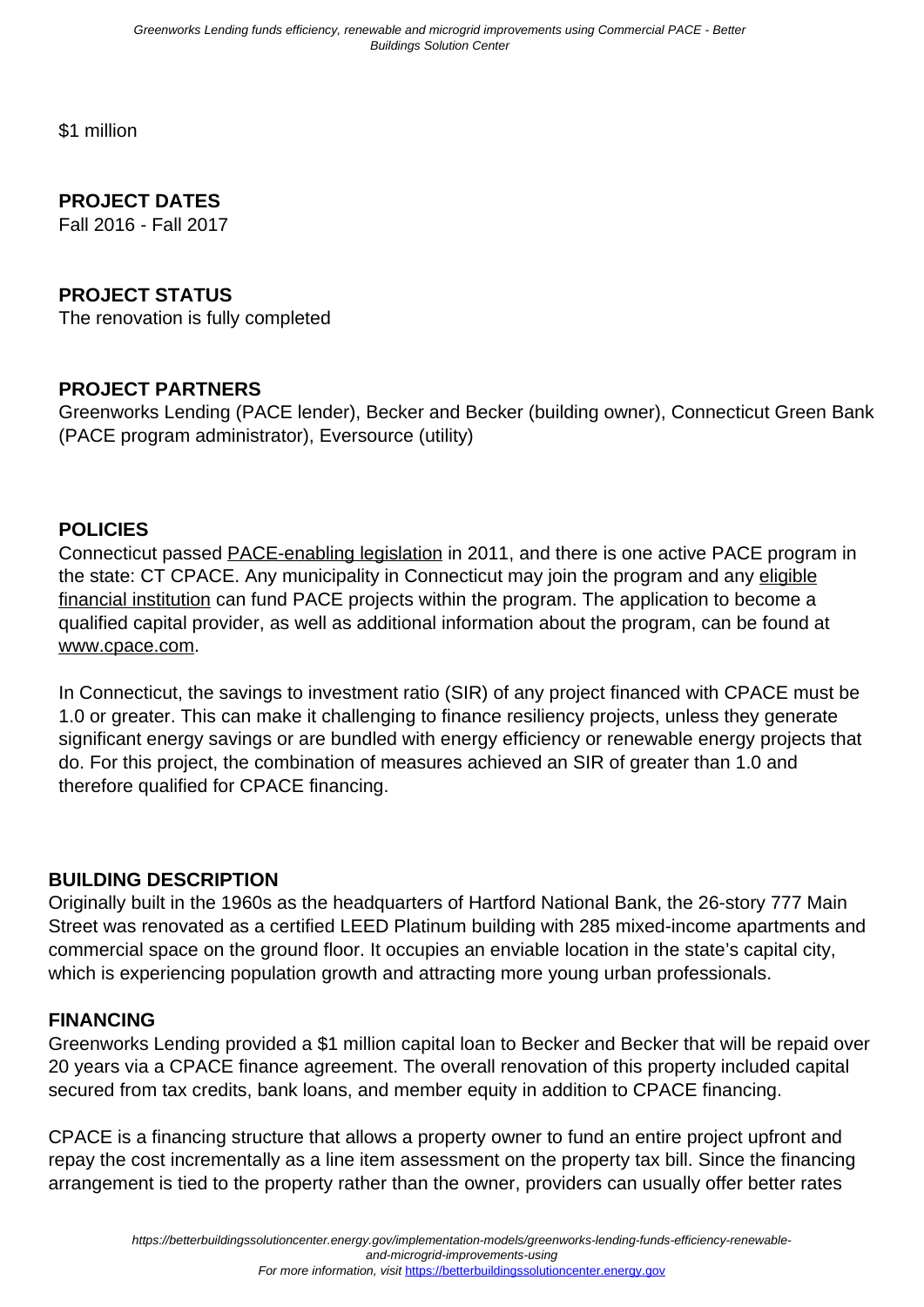over longer terms, and the financing contract can transfer easily upon sale of the property.

Increasingly, CPACE financing is being used to fund resiliency improvements. It is one of the fastestgrowing forms of financing in the U.S., and its ability to support long-term investments makes CPACE an attractive option for improving the reliability, resiliency, and efficiency of the built environment. To learn more about using CPACE financing for resiliency projects, see the Better Buildings Commercial PACE for Resiliency Toolkit. For more information about CPACE in general, see the **CPACE Fact Sheet**.

## **PROCESS**

In order to meet energy codes and space redevelopment requirements, Becker and Becker, a sustainable development firm that seeks projects for social and environmental impact, needed a financing solution for necessary energy efficiency equipment and upgrades at 777 Main Street. The building was an iconic—but dated and inefficient—fixture in downtown Hartford. Becker and Becker wanted to differentiate the property and position both the residential and commercial spaces for lease-up, with the goal of maintaining the external feel of an old bank building while creating a stateof-the-art, highly efficient interior. Becker and Becker also wanted to position the property as a building that could island itself from the grid and generate its own power in the face of increasing storms and power outages throughout the region.

Becker and Becker reached out to Greenworks Lending in spring 2015 to inquire about PACE financing. It ultimately selected CPACE to finance the clean energy portions of the upgrades due to the long-term payback period, which matched the useful life of the equipment. Most of the capital for the renovation was secured before CPACE was introduced as an option, which allowed Greenworks Lending to slot into, rather than anchor, the capital stack.

This illustrates a key consideration for building owners and financiers: CPACE financing does not need to be the only or even the primary source of financing for a given project. In many instances, PACE has been used as an additional source of capital to complement other funding sources. It can also be used to finance a specific set of energy or resiliency improvements that other funding sources would not normally cover or that might be seen as optional. This approach can be applied to a renovation project, as it was here, or to new construction projects seeking to incorporate energy efficiency or resiliency measures.

By having CPACE available to slot into the capital stack—particularly during a capital intensive exercise such as construction—the developer or property owner is able to conserve capital and generally lower its cost of funds compared to mezzanine finance and private equity. In addition, the longer-term repayment period for efficiency and renewable energy measures, and the 100% financing of such elements, allows for the annual carrying cost of CPACE-financed infrastructure to be far lower. This allows cash to be conserved upfront and improves overall cash flows. The net effect is that energy efficiency, renewable energy, and resiliency measures don't need to be "valueengineered" out of a property's development.

The deal closed in August 2016 with construction completed the following year.

# **TECHNOLOGIES APPLIED**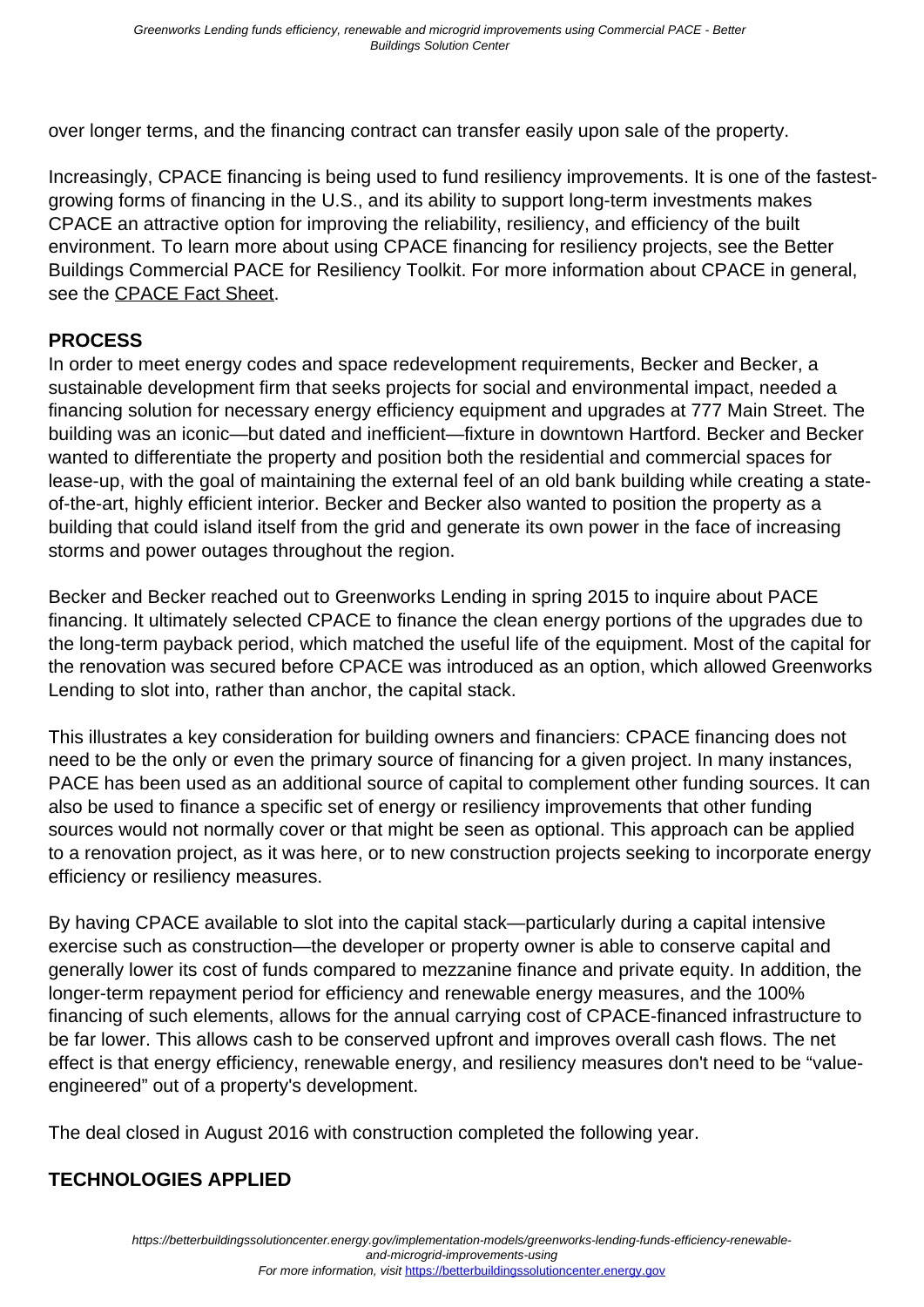The energy efficiency, renewable energy, and resiliency improvements installed as part of this project include:

- **A multi-measure microgrid system:** Microgrids are localized grids that can disconnect from the traditional grid to operate autonomously. A microgrid generally operates while connected to the grid, but it can break off and operate on its own using local energy generation in times of crisis like storms or power outages. Because they are able to operate while the main grid is down, microgrids strengthen resiliency for the buildings they support and help mitigate grid disturbances. 777 Main Street's system is powered by a combination of distributed generation, fuel cell, and solar PV.
- **Rooftop Solar PV:** A 92.7kW rooftop solar photovoltaic array was installed to generate power for the building and support the microgrid.
- **Upgrades to HVAC and lighting**, including NEST thermostats in each residence and lighting in common areas and parking.

## **PARTNERSHIPS**

**Greenworks Lending:** Greenworks Lending is a Connecticut-based commercial PACE company that was founded in 2015 by the architects of the Connecticut Green Bank's commercial PACE program. Greenworks facilitates clean energy investment for property owners and their contractors across the nation.

**Becker and Becker:** Becker and Becker is a planning, architecture, and development firm that seeks projects that are social and environmental game-changers, restoring underutilized historic buildings and transforming urban sites to enrich and revitalize communities. The firm was founded in 1950.

#### **OUTCOMES**

The 777 Main Street project was completed in early 2017 and commissioning was celebrated with a ribbon cutting that included the Governor and local elected officials. The upgrades and new technologies resulted in \$316,927 saved on energy costs during the first year. This included 131 MWh of electricity produced during the same timeframe by the rooftop solar PV system. Tenants of the building, whose spaces are individually submetered, also saw reduced utility bills.

In the year since the project's completion there have been no events in which the building has needed to "island" itself using the installed microgrid resiliency solutions. The building owners liken it to an insurance policy: ideally they will not have to "island" the building in response to a disaster very often, but it is reassuring to tenants and other stakeholders that the measures are in place if needed.